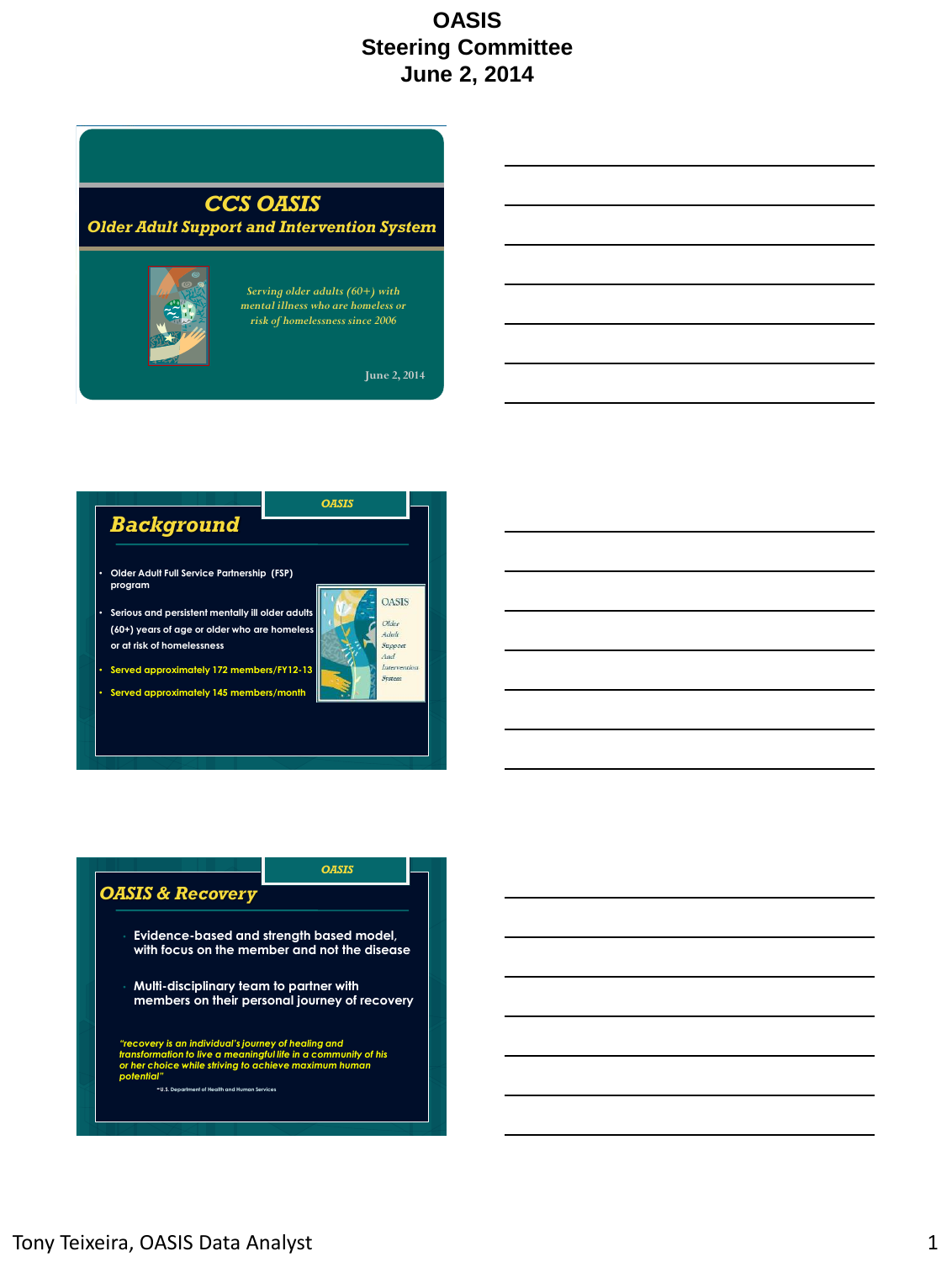

| <b>Our Goal</b> : Provide services in the field that are coordinated,<br>effective and comprehensive, and that promote Wellness and Recovery<br>for homeless (or at risk) older adults with mental illness<br>living in Orange County | <b>OASIS</b>                   |
|---------------------------------------------------------------------------------------------------------------------------------------------------------------------------------------------------------------------------------------|--------------------------------|
| <b>Our Services</b>                                                                                                                                                                                                                   |                                |
| Outreach & Engagement                                                                                                                                                                                                                 | Transportation                 |
| Housing                                                                                                                                                                                                                               | <b>Medication Support</b>      |
| <b>Therapeutic Rehabilitation Services</b>                                                                                                                                                                                            | <b>Community Integration</b>   |
| <b>Intensive Case Management</b>                                                                                                                                                                                                      | <b>Dual Diagnosis Services</b> |
| <b>Money Management</b>                                                                                                                                                                                                               | <b>Onsite Medical Team</b>     |
| Crisis Services (24/7 Availability)                                                                                                                                                                                                   | <b>Benefits Assistance</b>     |
| <b>Support Groups</b>                                                                                                                                                                                                                 | <b>Flexible Funds</b>          |

#### *OASIS*

#### *Community Referrals to OASIS*

- **Phone call to the OASIS Intake Coordinator who screens referral (714-399-3480)**
- **OASIS intake coordinator schedules a face to face assessment**
- **If criteria not met** • **Individual is provided resources and linkages**
- **OASIS receives on average between 30-35 referrals monthly**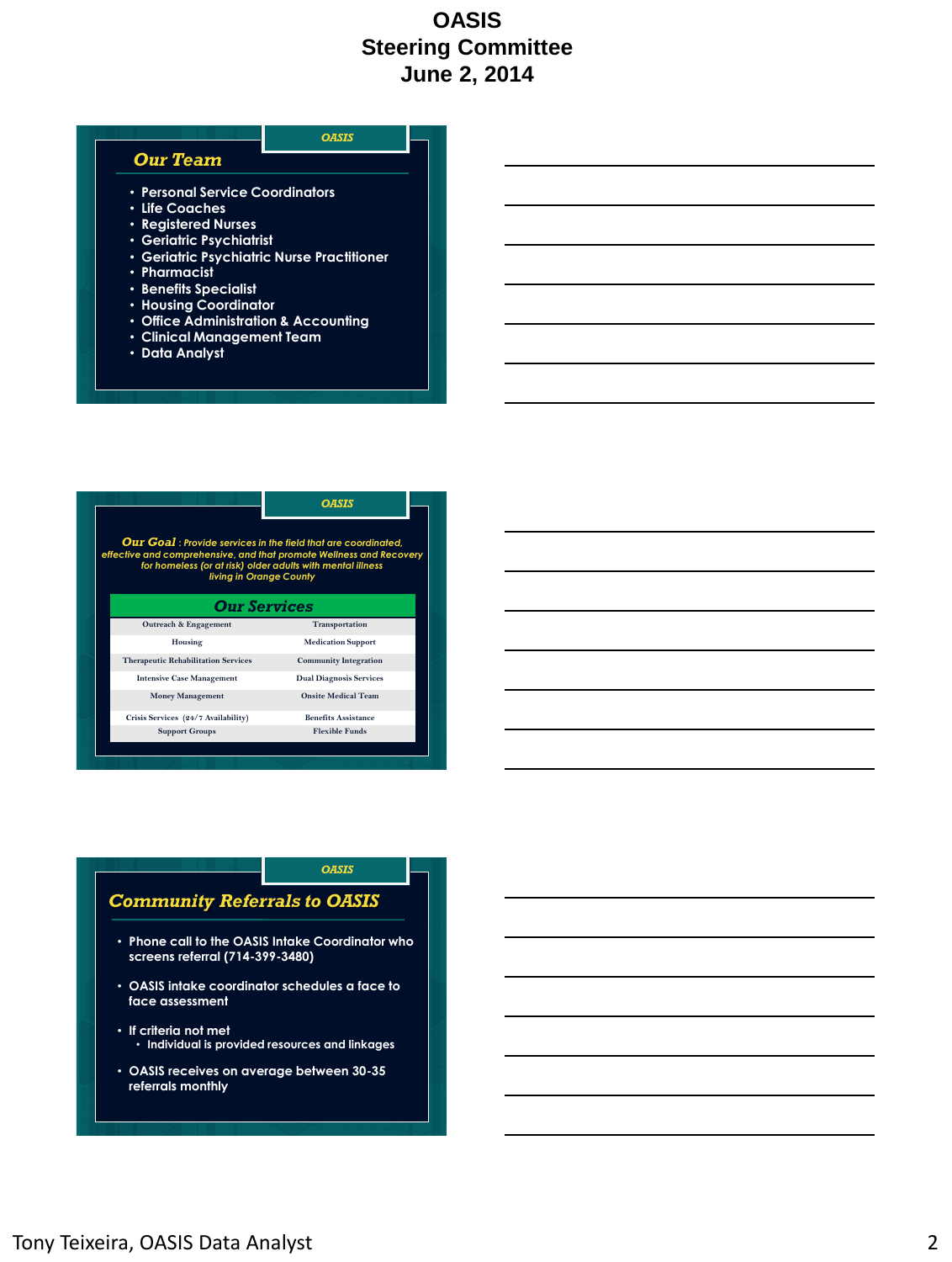|                                                                                 | OASIS                                              |
|---------------------------------------------------------------------------------|----------------------------------------------------|
| <b>Activity Center</b>                                                          |                                                    |
| month of April                                                                  | $\cdot$ 73 $\%$ member attendance/participation in |
|                                                                                 |                                                    |
| • Groups and engaging activities run by<br><b>OASIS staff and members daily</b> |                                                    |
|                                                                                 | <b>Sample of Groups/Social Activities</b>          |
| <b>Monthly Social Activities</b>                                                | <b>Ambassador Group</b>                            |
| <b>Seeking Safety</b>                                                           | Movie Club<br><b>Book Club</b>                     |
| <b>Pampering Day</b><br>Bingo                                                   | <b>Orientation Group</b>                           |
| Art Bar                                                                         | <b>Brighter Days Ahead</b>                         |